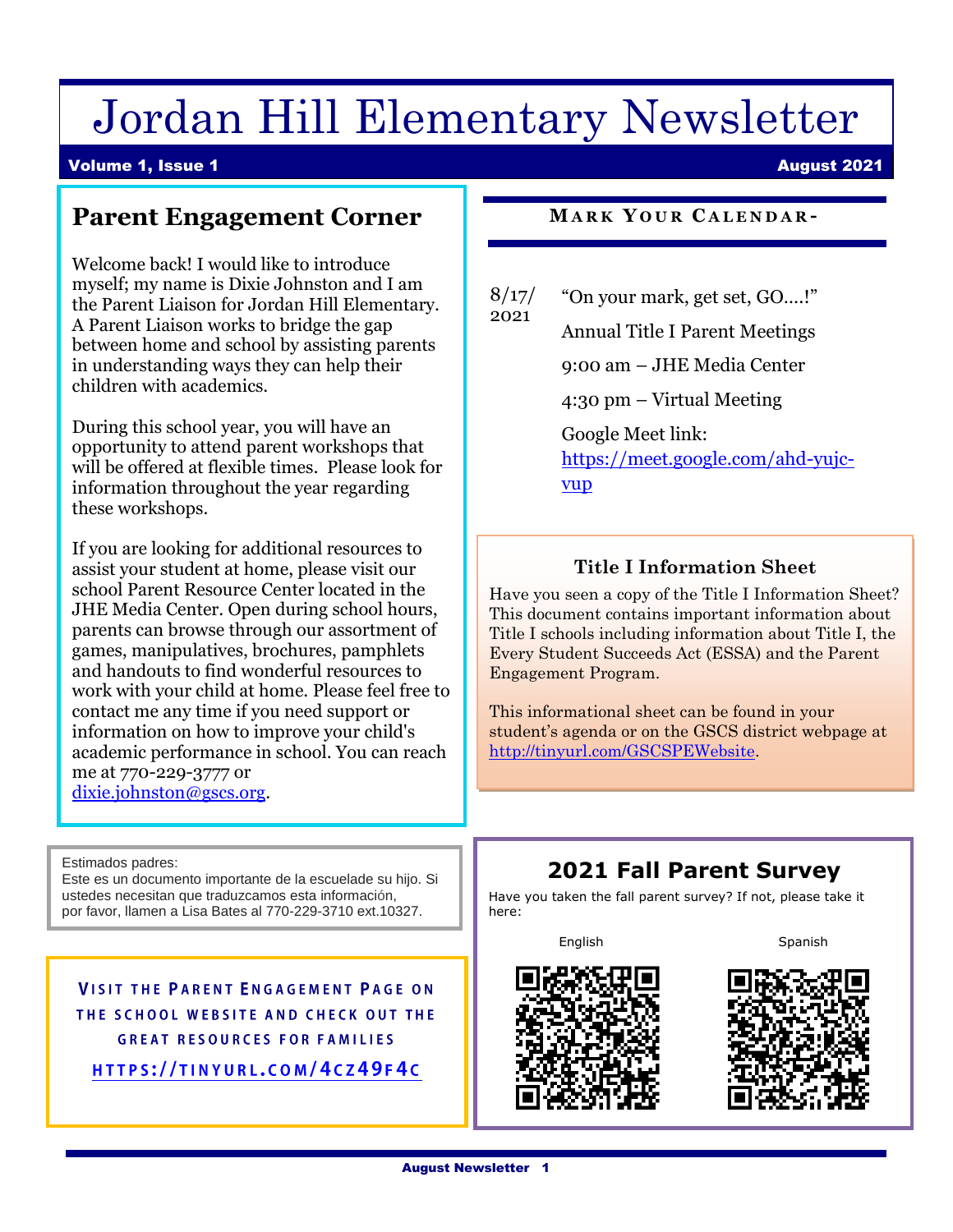## Parent Right to Know



# **2020-2021 Spring Survey Results**

Jordan Hill Elementary had 132 responses to the Title I Spring Parent Survey.

#### **Grades Reporting:**

Pre-Kindergarten -13.74 % Kindergarten – 23.66% First – 24.43% Second – 27.48% Third – 18.32% Fourth – 11.45% Fifth – 24.43%

**93.02%** of parents believed their child was prepared to transition to the next grade.

**81.3%** of parents feel their child's school should provide parents with opportunities to share feedback, ideas, participate in the decision-making about their child's education and regarding the school's parent and family engagement program and activities.

#### **Most effective forms of communication methods in giving parents information about their child's education.**

- #1 Automated phone calls (ParentLink) 80.92%
- #2 Email 74.05%
- #3 (tie)— Personal phone call from teacher 35.11%
- $#3$  (tie) Text message 35.11%

#5 — Notes or written messages sent home with student 32.82%

#### **Top 3 staff training topics**:

#1 — Building ties between parents and the school 60.71% #2 — Encouraging and supporting parents in more fully participating in the education of their children 60.71% #3 —Value and use suggestions of parents when making decisions 55.36%

#### **Parent Needs for Workshops**

#1 — Events took place at inconvenient dates of times 66.67% #2 — I do not feel that events were relevant to me and my student(s) 27.62%

- #3 The location of the event was not convenient 3.81%
- #3 Events were not in a language I can understand 2.86%

#### **Parent engagement funds should be spent on:**

#1 — Technology/hotspots/chromebooks/laptops 49.57% #2 — Instructional activities for parents and students to do together 41.88%

#3 (tie) — Programs that reach parents and family members at home, in the community and at school 41.03%

#3 (tie) — Distributing information about how best to engage all families in the education of their children 41.03%

In compliance with the requirements of the Every Student Succeeds Act, the Griffin-Spalding County School System would like to inform you that you may request information about the professional qualifications of your student's teacher(s) and/or

paraprofessional(s). The following information may be requested:

- Whether the student's teacher:
	- o has met State qualification and licensing criteria for the grade levels and subject areas in which the teacher provides instruction;
	- o is teaching under emergency or other provisional status through which State qualification or licensing criteria have been waived; and
	- o is teaching in the field of discipline of the certification of the teacher.
- Whether the child is provided services by paraprofessionals and, if so, their qualifications.

If you wish to request information concerning your child's teacher's and/or paraprofessional's qualifications, please contact Candace Peek of the Human Resources Department by phone at 770-229-3700, by email at [candace.peek@gscs.org](mailto:candace.peek@gscs.org) or in person at 223 S. 6th Street, Griffin, GA 30224.

## *Annual Title I Parent Meetings*

In this meeting, we will discuss the topics below:

- o Every Student Succeeds Act (ESSA)
- o Intent and Purpose of Title I
- o Title I Funding
- o Programs/Supports in Place to Help your **Students**
- o Academic Standards Expected of All Students
- o Measuring Student Progress
- o Parent Resource Centers
- o Complaint Policy and Procedure
- o District and School Parent and Family Engagement Policies
- o School-Parent Compact

### We can't wait to see you on August 17th at 9:00 am and 4:30 pm.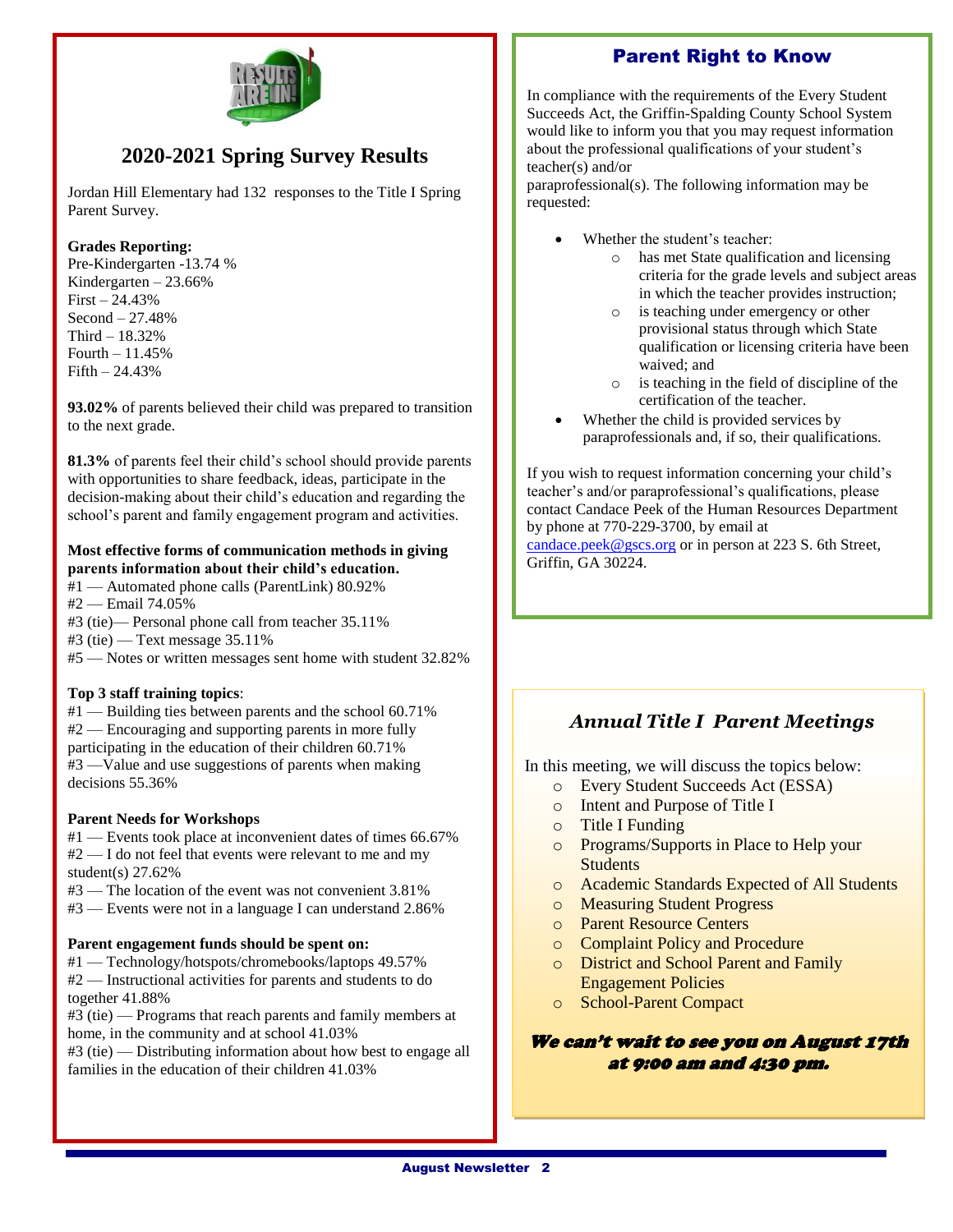# **Engagement Policy GSCS District Parent and Family**

**Like the school level Parent and Family Engagement Policy, the District Parent and Family Engagement Policy outlines the expectations for parent engagement activities and describes how these activities will be implemented and evaluated at the district level. You can read the policy by one of the following ways:** 

- **GSCS Parent Engagement Page website: <https://tinyurl.com/GSCSPEWebsite>**
- **New Student Orientation Packet found in the front office of your school**
- **The Parent Resource Center located at 234 E. Taylor Street in room B112**

**Additionally, the District Parent and Family Engagement Policy will be sent to all parents via U.S. mail on or before July 29, 2021.** 

**If you have any comments, concerns or suggestions, please contact Melinda Owens at (770) 229-3710 ext. 10363 or [melinda.owens@gscs.org.](mailto:melinda.owens@gscs.org)** 

## Back to School Academic Tips and **Websites**

- [https://www.atlantaparent.com/back-to](https://www.atlantaparent.com/back-to-school-guide-for-fall-2021/)[school-guide-for-fall-2021/](https://www.atlantaparent.com/back-to-school-guide-for-fall-2021/)
- [https://www.healthnet.com/portal/home/c](https://www.healthnet.com/portal/home/content/iwc/home/articles/tips_for_back-to-school_transition.action) [ontent/iwc/home/articles/tips\\_for\\_back-to](https://www.healthnet.com/portal/home/content/iwc/home/articles/tips_for_back-to-school_transition.action)[school\\_transition.action](https://www.healthnet.com/portal/home/content/iwc/home/articles/tips_for_back-to-school_transition.action)
- [https://novakdjokovicfoundation.org/back](https://novakdjokovicfoundation.org/back-school-tips-parents/)[school-tips-parents/](https://novakdjokovicfoundation.org/back-school-tips-parents/)

#### **Rigorous Curriculum Dialogue (RCD) for Parents**

•

• [https://sites.google.com/gscs.org/rigorous](https://sites.google.com/gscs.org/rigorous-curriculum-dialogue) [-curriculum-dialogue](https://sites.google.com/gscs.org/rigorous-curriculum-dialogue)

## McKinney-Vento **Information**

In accordance with the McKinney-Vento Homeless Assistance Act, the Griffin-Spalding County School System will work with homeless children and youths and their families to provide stability in school attendance and other services. Should you have any questions, please contact Mr. Larry Jones, the system's McKinney-Vento liaison at larry.jones@gscs.org or 770-229-3700.

# School-Parent Compact

A School-Parent Compact is an action plan for our school. The compact states our school's goals which have been agreed upon by parents, teachers and students and how we can relate them to increased student academic achievement. The compact outlines how the parents, entire school staff and students will share the responsibility for improved student academic achievement.

Our school goals are:

- Increase the percentage of K-5 students scoring at or above grade level on the May 2022 Measure of Academic Progress (MAP) Assessment in reading by 5 percentage points.
- Increase the percentage of K-5 students scoring at or above grade level on the May 2022 Measure of Academic Progress (MAP) Assessment in math by 5 percentage points.
- Increase the Economically Disadvantaged subgroup average mean RIT on the May 2022 Measure of Academic Progress (MAP) Assessment by 5 percentage points.

In order to meet Title I requirements, the compact cover sheet must be signed, dated and returned to the school. Compacts were distributed during Open House. If you did not receive a compact or if you would like to give us feedback on the compact, please contact Dixie Johnston at 770-229-3777 or [dixie.johnston@gscs.org.](mailto:dixie.johnston@gscs.org) I look forward to working with you to help your student achieve greater academic success.

# Jordan Hill's Parent & Family Engagement Policy

The Parent and Family Engagement Policy is the foundation of home, school and community partnerships. It sets forth the expectations for parent engagement activities and describes how these activities will be implemented and evaluated. You can read the policy:

- On the school's website at **<https://tinyurl.com/GSCSPEWebsite>**
- In the Front Office
- In the Parent Resource Center located in the Media Center

If you have any comments, concerns or suggestions, please contact Dixie Johnston at 770-229-3777 or [dixie.johnston@gscs.org.](mailto:dixie.johnston@gscs.org)